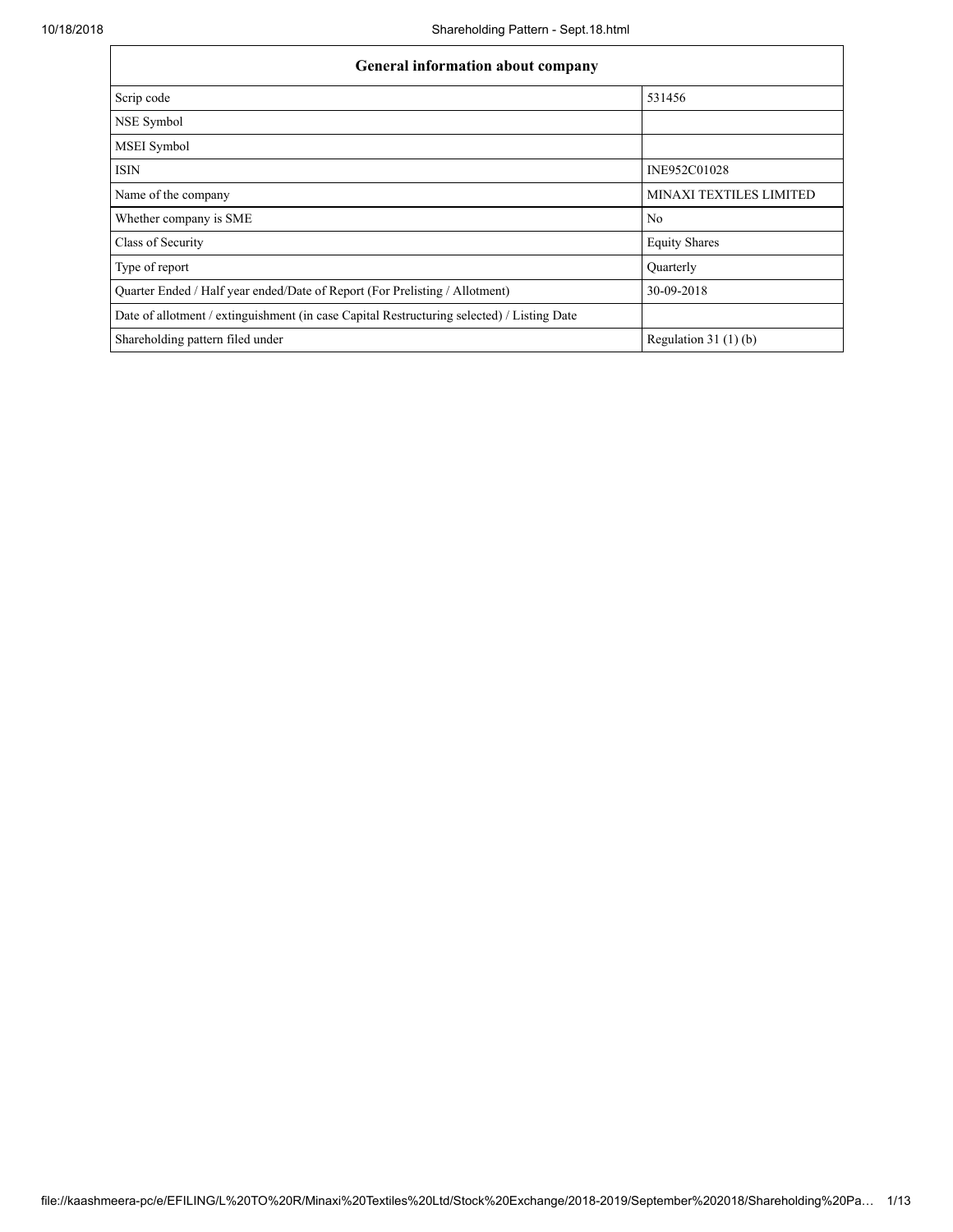|                       | <b>Declaration</b>                                                                        |                |                                |                       |                             |  |  |  |  |  |  |  |
|-----------------------|-------------------------------------------------------------------------------------------|----------------|--------------------------------|-----------------------|-----------------------------|--|--|--|--|--|--|--|
| Sr.<br>N <sub>0</sub> | Particular                                                                                | Yes/No         | Promoter and<br>Promoter Group | Public<br>shareholder | Non Promoter-<br>Non Public |  |  |  |  |  |  |  |
| $\mathbf{1}$          | Whether the Listed Entity has issued any partly paid up shares?                           | No.            | N <sub>0</sub>                 | N <sub>0</sub>        | N <sub>0</sub>              |  |  |  |  |  |  |  |
| 2                     | Whether the Listed Entity has issued any Convertible Securities<br>?                      | N <sub>0</sub> | N <sub>0</sub>                 | N <sub>0</sub>        | N <sub>0</sub>              |  |  |  |  |  |  |  |
| 3                     | Whether the Listed Entity has issued any Warrants?                                        | N <sub>0</sub> | N <sub>0</sub>                 | N <sub>0</sub>        | N <sub>0</sub>              |  |  |  |  |  |  |  |
| $\overline{4}$        | Whether the Listed Entity has any shares against which<br>depository receipts are issued? | N <sub>0</sub> | N <sub>0</sub>                 | N <sub>0</sub>        | N <sub>0</sub>              |  |  |  |  |  |  |  |
| $\overline{5}$        | Whether the Listed Entity has any shares in locked-in?                                    | N <sub>0</sub> | N <sub>0</sub>                 | N <sub>0</sub>        | N <sub>0</sub>              |  |  |  |  |  |  |  |
| 6                     | Whether any shares held by promoters are pledge or otherwise<br>encumbered?               | N <sub>0</sub> | N <sub>0</sub>                 |                       |                             |  |  |  |  |  |  |  |
| $7\phantom{.0}$       | Whether company has equity shares with differential voting<br>rights?                     | N <sub>0</sub> | N <sub>0</sub>                 | N <sub>0</sub>        | N <sub>0</sub>              |  |  |  |  |  |  |  |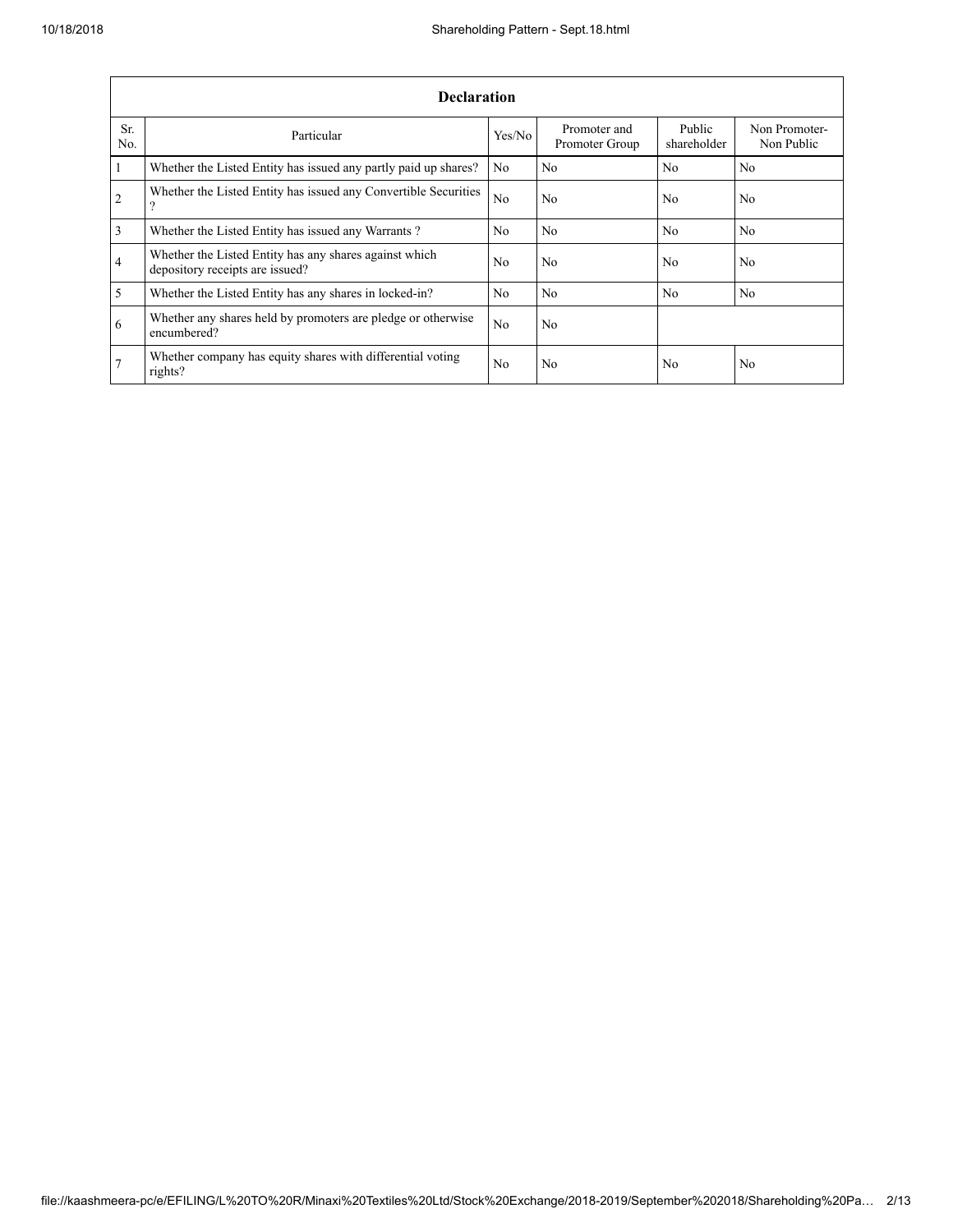|                 | Category                                  | Nos. Of<br>shareholders<br>(III) | No. of<br>fully paid | No. Of<br>Partly<br>paid-up | No. Of<br>shares         | Total nos.<br>shares         | Shareholding as a<br>% of total no. of                                     | class of securities (IX)  |               | Number of Voting Rights held in each |                     |
|-----------------|-------------------------------------------|----------------------------------|----------------------|-----------------------------|--------------------------|------------------------------|----------------------------------------------------------------------------|---------------------------|---------------|--------------------------------------|---------------------|
| Category<br>(1) | of<br>shareholder                         |                                  | up equity            | equity                      | underlying<br>Depository | held (VII)                   | shares (calculated<br>as per SCRR,<br>1957) (VIII) As a<br>% of $(A+B+C2)$ | No of Voting (XIV) Rights |               |                                      | Total as a          |
|                 | (II)                                      |                                  | shares<br>held (IV)  | shares<br>held<br>(V)       | Receipts<br>(VI)         | $= (IV) +$<br>$(V)$ + $(VI)$ |                                                                            | Class eg:<br>X            | Class<br>eg:y | Total                                | $%$ of<br>$(A+B+C)$ |
| (A)             | Promoter<br>&<br>Promoter<br>Group        | 5                                | 18544088             |                             |                          | 18544088                     | 37.53                                                                      | 18544088                  |               | 18544088 37.53                       |                     |
| (B)             | Public                                    | 4169                             | 30871912             |                             |                          | 30871912                     | 62.47                                                                      | 30871912                  |               | 30871912                             | 62.47               |
| (C)             | Non<br>Promoter-<br>Non Public            |                                  |                      |                             |                          |                              |                                                                            |                           |               |                                      |                     |
| (C1)            | <b>Shares</b><br>underlying<br><b>DRs</b> |                                  |                      |                             |                          |                              |                                                                            |                           |               |                                      |                     |
| (C2)            | Shares held<br>by<br>Employee<br>Trusts   |                                  |                      |                             |                          |                              |                                                                            |                           |               |                                      |                     |
|                 | Total                                     | 4174                             | 49416000             |                             |                          | 49416000                     | 100                                                                        | 49416000                  |               | 49416000                             | 100                 |

## Table I - Summary Statement holding of specified securities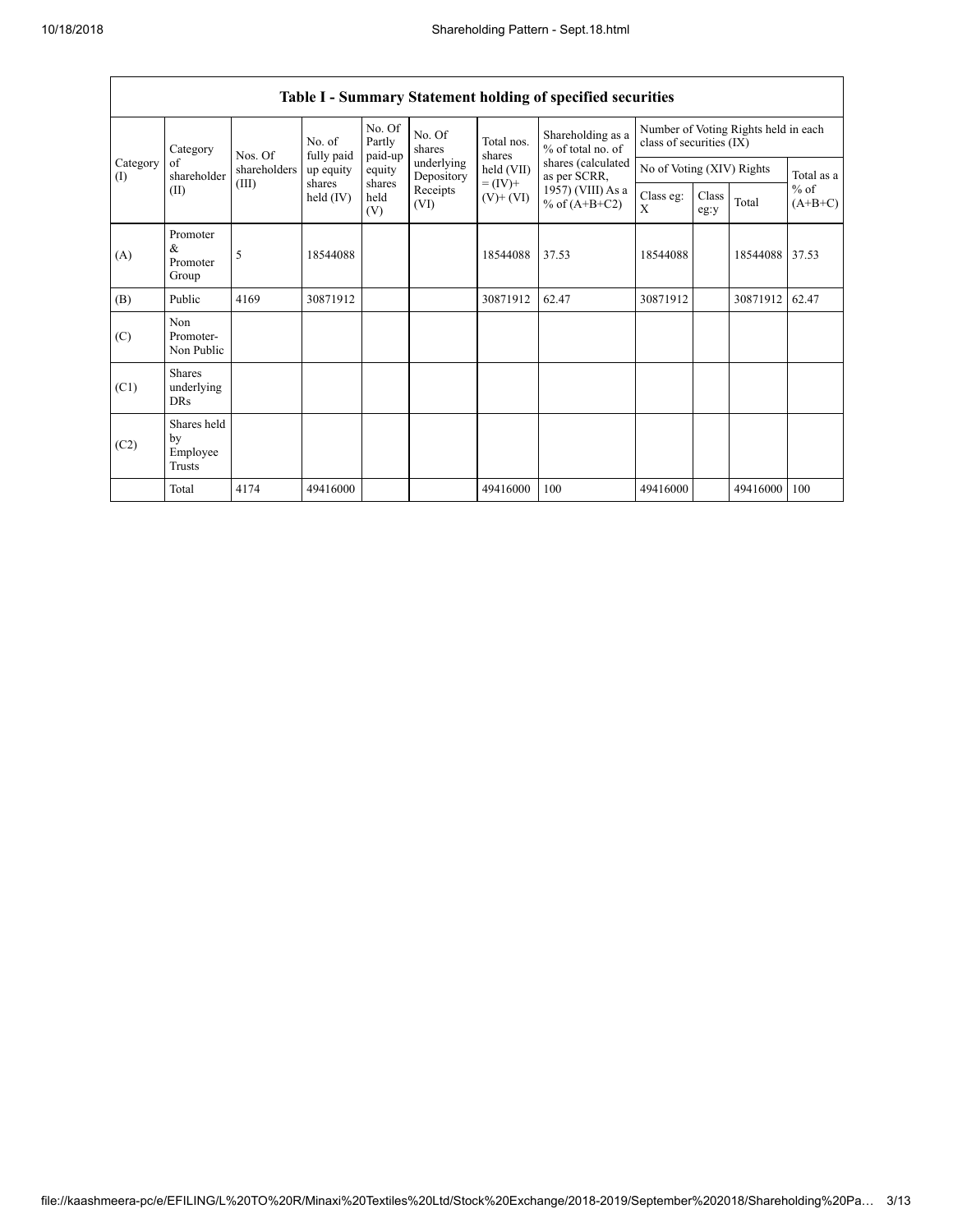٦

|                 | Table I - Summary Statement holding of specified securities |                                                                                                                                                                  |                                                  |                                                                                            |                                                                                    |                                                  |            |                                                                               |                                |                                       |  |
|-----------------|-------------------------------------------------------------|------------------------------------------------------------------------------------------------------------------------------------------------------------------|--------------------------------------------------|--------------------------------------------------------------------------------------------|------------------------------------------------------------------------------------|--------------------------------------------------|------------|-------------------------------------------------------------------------------|--------------------------------|---------------------------------------|--|
| Category<br>(I) | Category<br>of<br>shareholder<br>(II)                       | No. Of<br>No. of<br><b>Shares</b><br>Shares<br>Underlying<br>Underlying<br>Outstanding<br>Outstanding<br>convertible<br>Warrants<br>securities<br>$(X_i)$<br>(X) |                                                  | No. Of Shares<br>Underlying<br>Outstanding<br>convertible                                  | Shareholding, as a %<br>assuming full<br>conversion of<br>convertible securities ( | Number of<br>Locked in<br>shares (XII)           |            | Number of<br><b>Shares</b><br>pledged or<br>otherwise<br>encumbered<br>(XIII) |                                | Number of<br>equity shares<br>held in |  |
|                 |                                                             |                                                                                                                                                                  | securities and<br>No. Of<br>Warrants (Xi)<br>(a) | as a percentage of<br>diluted share capital)<br>$(XI) = (VII)+(X) As a %$<br>of $(A+B+C2)$ | No.<br>(a)                                                                         | As a<br>$%$ of<br>total<br>Shares<br>held<br>(b) | No.<br>(a) | As a<br>$%$ of<br>total<br><b>Shares</b><br>held<br>(b)                       | dematerialized<br>form $(XIV)$ |                                       |  |
| (A)             | Promoter<br>&<br>Promoter<br>Group                          |                                                                                                                                                                  |                                                  |                                                                                            | 37.53                                                                              |                                                  |            |                                                                               |                                | 18527088                              |  |
| (B)             | Public                                                      |                                                                                                                                                                  |                                                  |                                                                                            | 62.47                                                                              |                                                  |            |                                                                               |                                | 28973912                              |  |
| (C)             | Non<br>Promoter-<br>Non Public                              |                                                                                                                                                                  |                                                  |                                                                                            |                                                                                    |                                                  |            |                                                                               |                                |                                       |  |
| (C1)            | <b>Shares</b><br>underlying<br><b>DRs</b>                   |                                                                                                                                                                  |                                                  |                                                                                            |                                                                                    |                                                  |            |                                                                               |                                |                                       |  |
| (C2)            | Shares held<br>by<br>Employee<br>Trusts                     |                                                                                                                                                                  |                                                  |                                                                                            |                                                                                    |                                                  |            |                                                                               |                                |                                       |  |
|                 | Total                                                       |                                                                                                                                                                  |                                                  |                                                                                            | 100                                                                                |                                                  |            |                                                                               |                                | 47501000                              |  |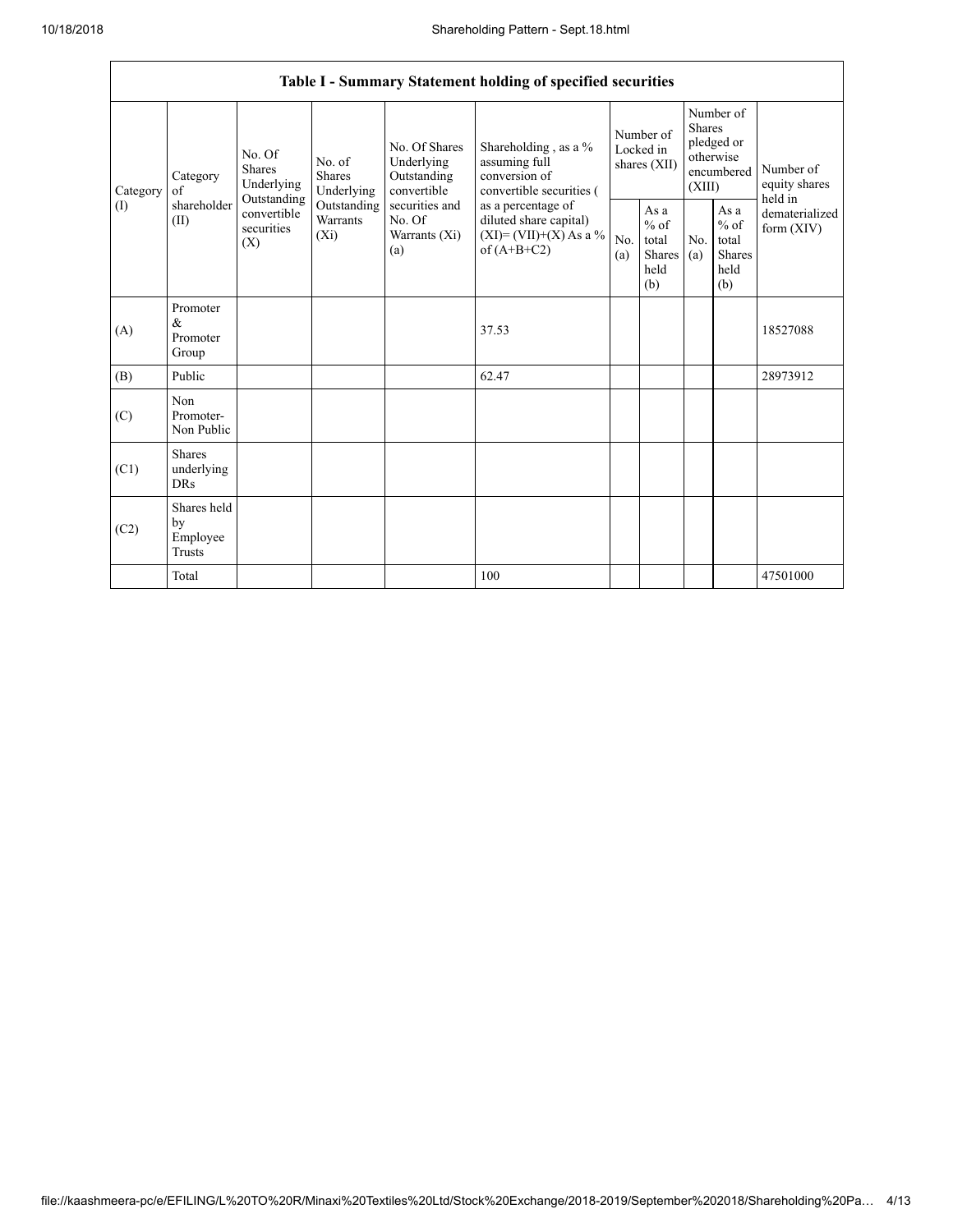|                                                                                                | Table II - Statement showing shareholding pattern of the Promoter and Promoter Group                                |                         |                                   |                                 |                                                        |                             |                                                                                     |                                                                  |               |          |                           |
|------------------------------------------------------------------------------------------------|---------------------------------------------------------------------------------------------------------------------|-------------------------|-----------------------------------|---------------------------------|--------------------------------------------------------|-----------------------------|-------------------------------------------------------------------------------------|------------------------------------------------------------------|---------------|----------|---------------------------|
|                                                                                                |                                                                                                                     |                         |                                   | No.<br>Of                       | No. Of                                                 | Total nos.                  | Shareholding<br>as a % of<br>total no. of                                           | Number of Voting Rights held in each<br>class of securities (IX) |               |          |                           |
| Sr.                                                                                            | Category $\&$<br>Name of the                                                                                        | Nos. Of<br>shareholders | No. of<br>fully paid<br>up equity | Partly<br>paid-<br>up           | shares<br>underlying<br>Depository<br>Receipts<br>(VI) | shares<br>held<br>$(VII) =$ | shares<br>(calculated<br>as per<br>SCRR,<br>1957) (VIII)<br>As a % of<br>$(A+B+C2)$ | No of Voting (XIV) Rights                                        |               |          | Total<br>as a %<br>of     |
|                                                                                                | Shareholders (I)                                                                                                    | (III)                   | shares<br>held $(IV)$             | equity<br>shares<br>held<br>(V) |                                                        | $(IV)+$<br>$(V)$ + $(VI)$   |                                                                                     | Class eg:<br>Х                                                   | Class<br>eg:y | Total    | Total<br>Voting<br>rights |
| А                                                                                              | Table II - Statement showing shareholding pattern of the Promoter and Promoter Group                                |                         |                                   |                                 |                                                        |                             |                                                                                     |                                                                  |               |          |                           |
| (1)                                                                                            | Indian                                                                                                              |                         |                                   |                                 |                                                        |                             |                                                                                     |                                                                  |               |          |                           |
| (a)                                                                                            | Individuals/Hindu<br>undivided Family                                                                               | 5                       | 18544088                          |                                 |                                                        | 18544088                    | 37.53                                                                               | 18544088                                                         |               | 18544088 | 37.53                     |
| Sub-Total<br>(A)(1)                                                                            |                                                                                                                     | 5                       | 18544088                          |                                 |                                                        | 18544088 37.53              |                                                                                     | 18544088                                                         |               | 18544088 | 37.53                     |
| (2)                                                                                            | Foreign                                                                                                             |                         |                                   |                                 |                                                        |                             |                                                                                     |                                                                  |               |          |                           |
| Total<br>Shareholding<br>of Promoter<br>and<br>Promoter<br>Group $(A)=$<br>$(A)(1)+(A)$<br>(2) |                                                                                                                     | 5                       | 18544088                          |                                 |                                                        | 18544088 37.53              |                                                                                     | 18544088                                                         |               | 18544088 | 37.53                     |
| B                                                                                              | Table III - Statement showing shareholding pattern of the Public shareholder                                        |                         |                                   |                                 |                                                        |                             |                                                                                     |                                                                  |               |          |                           |
| (1)                                                                                            | Institutions                                                                                                        |                         |                                   |                                 |                                                        |                             |                                                                                     |                                                                  |               |          |                           |
| (3)                                                                                            | Non-institutions                                                                                                    |                         |                                   |                                 |                                                        |                             |                                                                                     |                                                                  |               |          |                           |
| (a(i))                                                                                         | Individuals -<br>i.Individual<br>shareholders<br>holding nominal<br>share capital up<br>to Rs. 2 lakhs.             | 4014                    | 18976978                          |                                 |                                                        | 18976978                    | 38.4                                                                                | 18976978                                                         |               | 18976978 | 38.4                      |
| (a(ii))                                                                                        | Individuals - ii.<br>Individual<br>shareholders<br>holding nominal<br>share capital in<br>excess of Rs. 2<br>lakhs. | 8                       | 9361885                           |                                 |                                                        | 9361885                     | 18.95                                                                               | 9361885                                                          |               | 9361885  | 18.95                     |
| (e)                                                                                            | Any Other<br>(specify)                                                                                              | 147                     | 2533049                           |                                 |                                                        | 2533049                     | 5.13                                                                                | 2533049                                                          |               | 2533049  | 5.13                      |
| Sub-Total<br>(B)(3)                                                                            |                                                                                                                     | 4169                    | 30871912                          |                                 |                                                        | 30871912                    | 62.47                                                                               | 30871912                                                         |               | 30871912 | 62.47                     |
| <b>Total Public</b><br>Shareholding<br>$(B)= (B)(1) +$<br>$(B)(2)+(B)$<br>(3)                  |                                                                                                                     | 4169                    | 30871912                          |                                 |                                                        | 30871912 62.47              |                                                                                     | 30871912                                                         |               | 30871912 | 62.47                     |
| $\mathbf C$                                                                                    | Table IV - Statement showing shareholding pattern of the Non Promoter- Non Public shareholder                       |                         |                                   |                                 |                                                        |                             |                                                                                     |                                                                  |               |          |                           |
| Total (<br>$A+B+C2$ )                                                                          |                                                                                                                     | 4174                    | 49416000                          |                                 |                                                        | 49416000                    | 100                                                                                 | 49416000                                                         |               | 49416000 | 100                       |
| Total<br>$(A+B+C)$                                                                             |                                                                                                                     | 4174                    | 49416000                          |                                 |                                                        | 49416000                    | 100                                                                                 | 49416000                                                         |               | 49416000 | 100                       |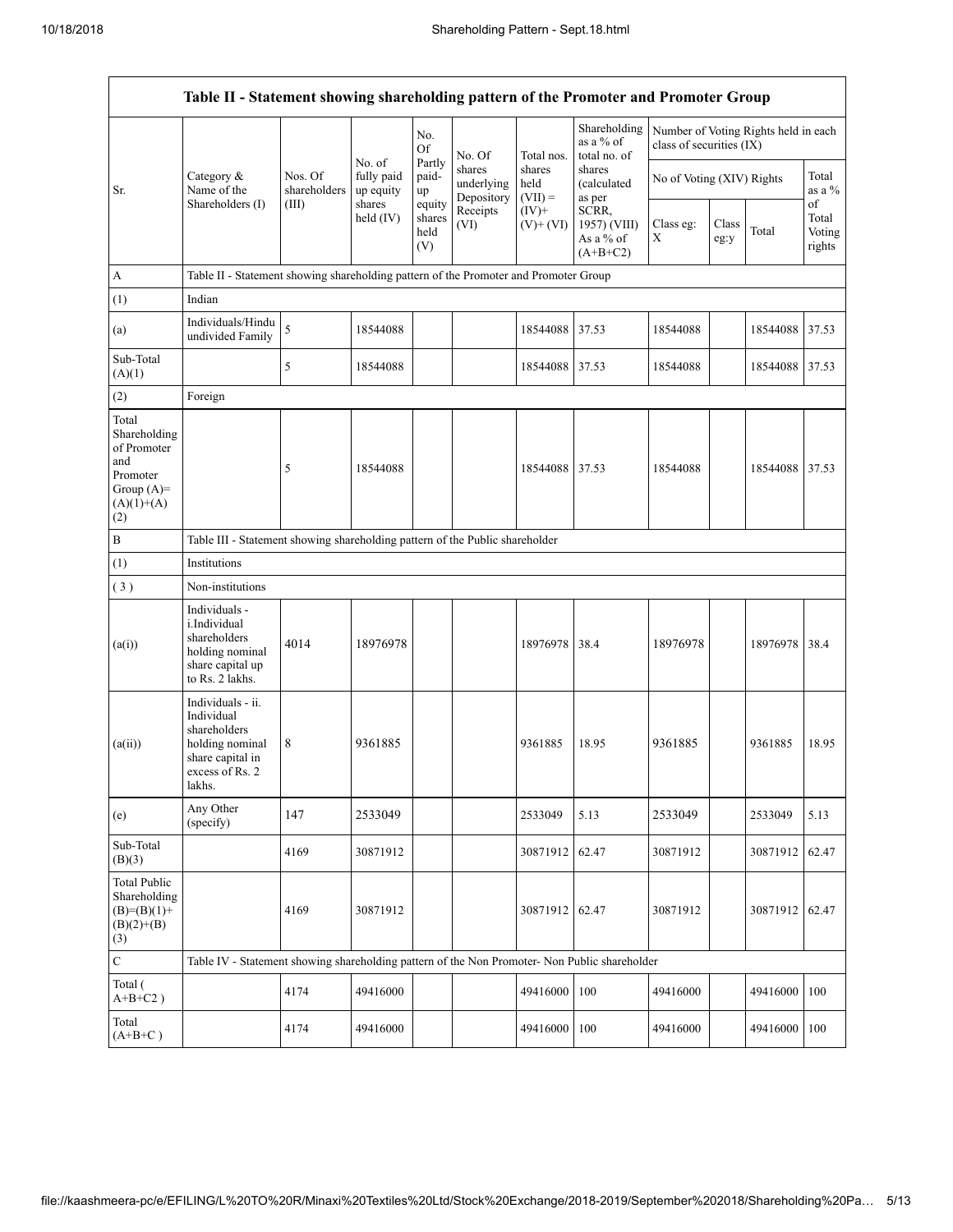Г

|                                                                                         | Table II - Statement showing shareholding pattern of the Promoter and Promoter Group  |                                                                                      |                                                             |                                                                                               |  |                                                  |            |                                                                               |                                       |  |  |
|-----------------------------------------------------------------------------------------|---------------------------------------------------------------------------------------|--------------------------------------------------------------------------------------|-------------------------------------------------------------|-----------------------------------------------------------------------------------------------|--|--------------------------------------------------|------------|-------------------------------------------------------------------------------|---------------------------------------|--|--|
| Sr.                                                                                     | No. Of<br><b>Shares</b><br>Underlying                                                 | No. of<br><b>Shares</b><br>Underlying                                                | No. Of Shares<br>Underlying<br>Outstanding                  | Shareholding, as a %<br>assuming full conversion of<br>convertible securities (as a           |  | Number of<br>Locked in<br>shares (XII)           |            | Number of<br><b>Shares</b><br>pledged or<br>otherwise<br>encumbered<br>(XIII) | Number of<br>equity shares<br>held in |  |  |
|                                                                                         | Outstanding<br>Outstanding<br>convertible<br>Warrants<br>securities<br>$(X_i)$<br>(X) |                                                                                      | convertible<br>securities and<br>No. Of Warrants<br>(Xi)(a) | percentage of diluted share<br>capital) $(XI) = (VII)+(X) As$<br>a % of $(A+B+C2)$            |  | As a<br>$%$ of<br>total<br>Shares<br>held<br>(b) | No.<br>(a) | As a<br>$%$ of<br>total<br>Shares<br>held<br>(b)                              | dematerialized<br>form $(XIV)$        |  |  |
| $\mathbf{A}$                                                                            |                                                                                       | Table II - Statement showing shareholding pattern of the Promoter and Promoter Group |                                                             |                                                                                               |  |                                                  |            |                                                                               |                                       |  |  |
| (1)                                                                                     | Indian                                                                                |                                                                                      |                                                             |                                                                                               |  |                                                  |            |                                                                               |                                       |  |  |
| (a)                                                                                     |                                                                                       |                                                                                      |                                                             | 37.53                                                                                         |  |                                                  |            |                                                                               | 18527088                              |  |  |
| Sub-Total (A)<br>(1)                                                                    |                                                                                       |                                                                                      |                                                             | 37.53                                                                                         |  |                                                  |            |                                                                               | 18527088                              |  |  |
| (2)                                                                                     | Foreign                                                                               |                                                                                      |                                                             |                                                                                               |  |                                                  |            |                                                                               |                                       |  |  |
| Total<br>Shareholding<br>of Promoter<br>and Promoter<br>Group $(A)=$<br>$(A)(1)+(A)(2)$ |                                                                                       |                                                                                      |                                                             | 37.53                                                                                         |  |                                                  |            |                                                                               | 18527088                              |  |  |
| $\, {\bf B}$                                                                            |                                                                                       |                                                                                      |                                                             | Table III - Statement showing shareholding pattern of the Public shareholder                  |  |                                                  |            |                                                                               |                                       |  |  |
| (1)                                                                                     | Institutions                                                                          |                                                                                      |                                                             |                                                                                               |  |                                                  |            |                                                                               |                                       |  |  |
| (3)                                                                                     | Non-institutions                                                                      |                                                                                      |                                                             |                                                                                               |  |                                                  |            |                                                                               |                                       |  |  |
| (a(i))                                                                                  |                                                                                       |                                                                                      |                                                             | 38.4                                                                                          |  |                                                  |            |                                                                               | 17103978                              |  |  |
| (a(ii))                                                                                 |                                                                                       |                                                                                      |                                                             | 18.95                                                                                         |  |                                                  |            |                                                                               | 9361885                               |  |  |
| (e)                                                                                     |                                                                                       |                                                                                      |                                                             | 5.13                                                                                          |  |                                                  |            |                                                                               | 2508049                               |  |  |
| Sub-Total (B)<br>(3)                                                                    |                                                                                       |                                                                                      |                                                             | 62.47                                                                                         |  |                                                  |            |                                                                               | 28973912                              |  |  |
| <b>Total Public</b><br>Shareholding<br>$(B)=(B)(1)+$<br>$(B)(2)+(B)(3)$                 |                                                                                       |                                                                                      |                                                             | 62.47                                                                                         |  |                                                  |            |                                                                               | 28973912                              |  |  |
| $\mathsf C$                                                                             |                                                                                       |                                                                                      |                                                             | Table IV - Statement showing shareholding pattern of the Non Promoter- Non Public shareholder |  |                                                  |            |                                                                               |                                       |  |  |
| Total (<br>$A+B+C2$ )                                                                   |                                                                                       |                                                                                      |                                                             | 100                                                                                           |  |                                                  |            |                                                                               | 47501000                              |  |  |
| Total (A+B+C                                                                            |                                                                                       |                                                                                      |                                                             | 100                                                                                           |  |                                                  |            |                                                                               | 47501000                              |  |  |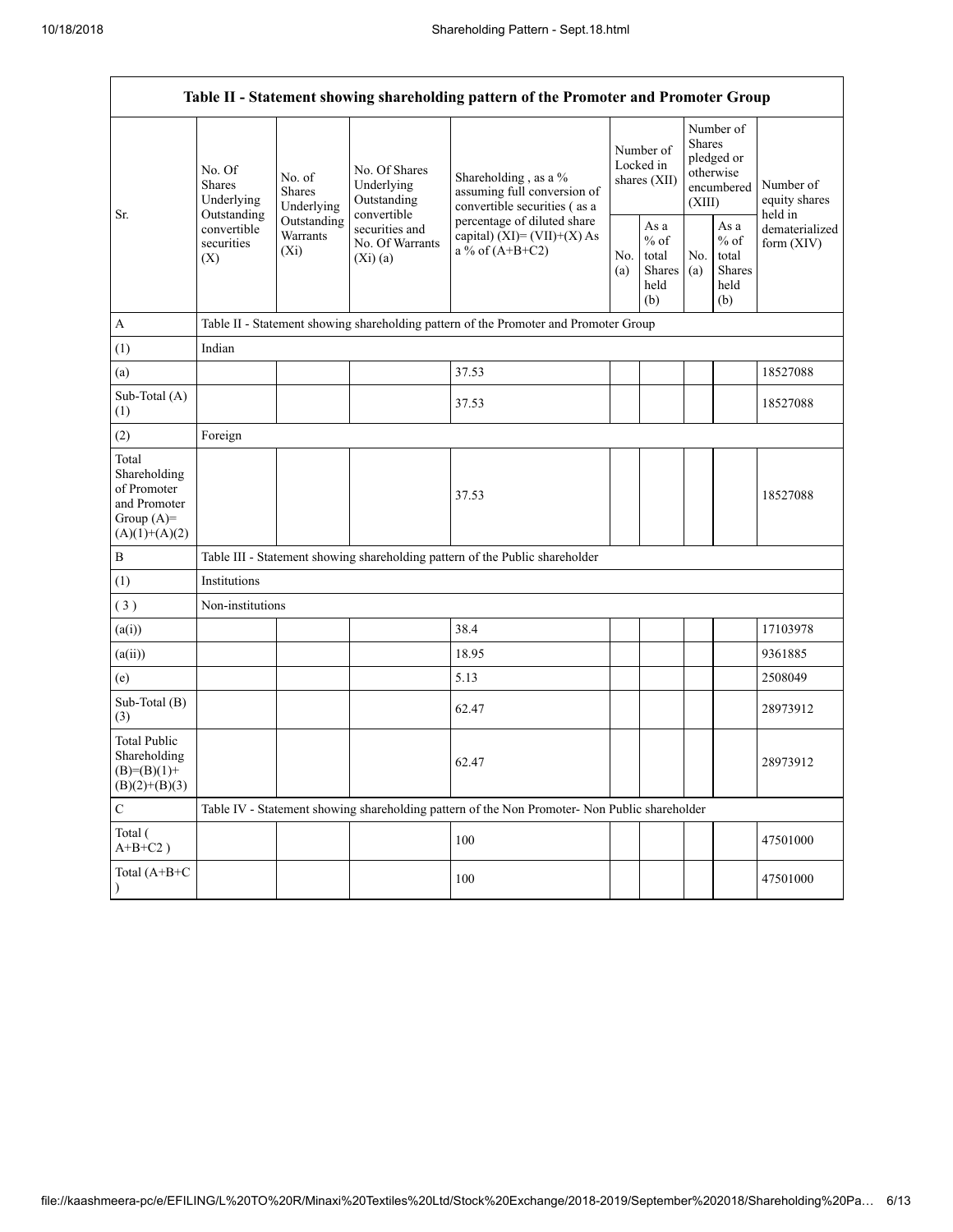|                                                                                                                                                                                             | Individuals/Hindu undivided Family                            |                      |                     |                            |                             |                          |  |  |  |  |  |  |
|---------------------------------------------------------------------------------------------------------------------------------------------------------------------------------------------|---------------------------------------------------------------|----------------------|---------------------|----------------------------|-----------------------------|--------------------------|--|--|--|--|--|--|
| Searial No.                                                                                                                                                                                 | $\mathbf{1}$                                                  | $\overline{2}$       | 3                   | $\overline{4}$             | 5                           |                          |  |  |  |  |  |  |
| Name of the<br>Shareholders (I)                                                                                                                                                             | Bharatbhai Prabhudas<br>Patel                                 | Dineshkumar<br>Patel | Kiritkumar<br>Patel | Nirmal Bharatbhai<br>Patel | Sujalbhai Kanubhai<br>Patel | Click here to go<br>back |  |  |  |  |  |  |
| PAN(II)                                                                                                                                                                                     | ABIPP7786M                                                    | ACEPP2392N           | ACEPP2391R          | ARWPP5122H                 | AGWPP5454F                  | Total                    |  |  |  |  |  |  |
| No. of fully paid<br>up equity shares<br>$held$ (IV)                                                                                                                                        | 8977834                                                       | 4460060              | 4162975             | 847638                     | 95581                       | 18544088                 |  |  |  |  |  |  |
| No. Of Partly paid-<br>up equity shares<br>held(V)                                                                                                                                          |                                                               |                      |                     |                            |                             |                          |  |  |  |  |  |  |
| No. Of shares<br>underlying<br>Depository<br>Receipts (VI)                                                                                                                                  |                                                               |                      |                     |                            |                             |                          |  |  |  |  |  |  |
| Total nos. shares<br>held $(VII) = (IV) +$<br>$(V)$ + $(VI)$                                                                                                                                | 8977834                                                       | 4460060              | 4162975             | 847638                     | 95581                       | 18544088                 |  |  |  |  |  |  |
| Shareholding as a<br>% of total no. of<br>shares (calculated<br>as per SCRR,<br>1957) (VIII) As a<br>% of $(A+B+C2)$                                                                        | 18.17                                                         | 9.03                 | 8.42                | 1.72                       | 0.19                        | 37.53                    |  |  |  |  |  |  |
|                                                                                                                                                                                             | Number of Voting Rights held in each class of securities (IX) |                      |                     |                            |                             |                          |  |  |  |  |  |  |
| Class eg:X                                                                                                                                                                                  | 8977834                                                       | 4460060              | 4162975             | 847638                     | 95581                       | 18544088                 |  |  |  |  |  |  |
| Class eg:y                                                                                                                                                                                  |                                                               |                      |                     |                            |                             |                          |  |  |  |  |  |  |
| Total                                                                                                                                                                                       | 8977834                                                       | 4460060              | 4162975             | 847638                     | 95581                       | 18544088                 |  |  |  |  |  |  |
| Total as a % of<br>Total Voting rights                                                                                                                                                      | 18.17                                                         | 9.03                 | 8.42                | 1.72                       | 0.19                        | 37.53                    |  |  |  |  |  |  |
| No. Of Shares<br>Underlying<br>Outstanding<br>convertible<br>securities $(X)$                                                                                                               |                                                               |                      |                     |                            |                             |                          |  |  |  |  |  |  |
| No. of Shares<br>Underlying<br>Outstanding<br>Warrants (Xi)                                                                                                                                 |                                                               |                      |                     |                            |                             |                          |  |  |  |  |  |  |
| No. Of Shares<br>Underlying<br>Outstanding<br>convertible<br>securities and No.<br>Of Warrants (Xi)<br>(a)                                                                                  |                                                               |                      |                     |                            |                             |                          |  |  |  |  |  |  |
| Shareholding, as a<br>% assuming full<br>conversion of<br>convertible<br>securities (as a<br>percentage of<br>diluted share<br>capital) $(XI)$ =<br>$(VII)+(Xi)(a) As a$<br>% of $(A+B+C2)$ | 18.17                                                         | 9.03                 | 8.42                | 1.72                       | 0.19                        | 37.53                    |  |  |  |  |  |  |
| Number of Locked in shares (XII)                                                                                                                                                            |                                                               |                      |                     |                            |                             |                          |  |  |  |  |  |  |
| No. $(a)$                                                                                                                                                                                   |                                                               |                      |                     |                            |                             |                          |  |  |  |  |  |  |
| As a % of total<br>Shares held (b)                                                                                                                                                          |                                                               |                      |                     |                            |                             |                          |  |  |  |  |  |  |
|                                                                                                                                                                                             | Number of Shares pledged or otherwise encumbered (XIII)       |                      |                     |                            |                             |                          |  |  |  |  |  |  |
| No. (a)                                                                                                                                                                                     |                                                               |                      |                     |                            |                             |                          |  |  |  |  |  |  |
|                                                                                                                                                                                             |                                                               |                      |                     |                            |                             |                          |  |  |  |  |  |  |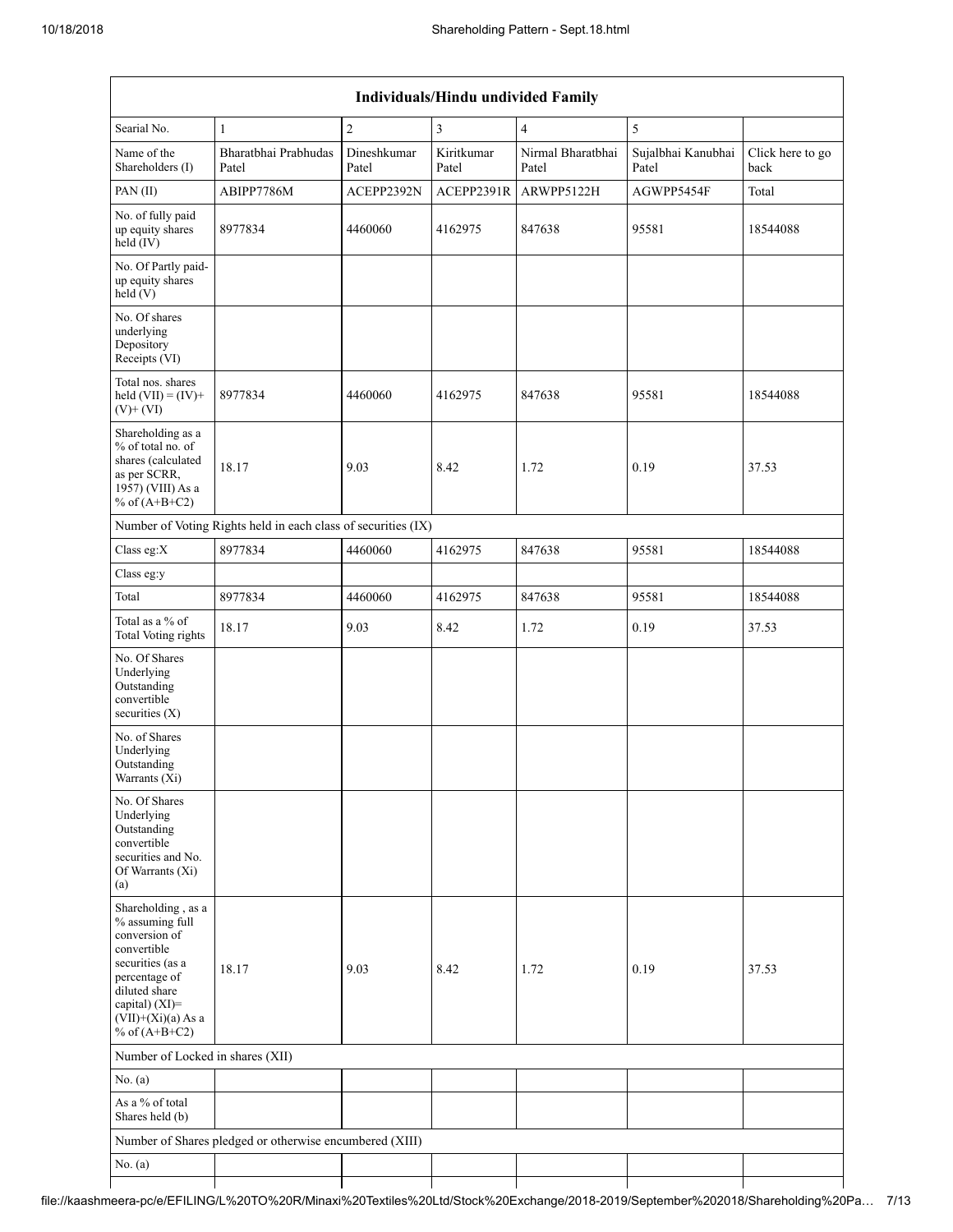## 10/18/2018 Shareholding Pattern - Sept.18.html

| As a % of total<br>Shares held (b)                                   |         |         |         |        |       |          |
|----------------------------------------------------------------------|---------|---------|---------|--------|-------|----------|
| Number of equity<br>shares held in<br>dematerialized<br>form $(XIV)$ | 8977834 | 4460060 | 4162975 | 847638 | 78581 | 18527088 |
| Reason for not providing PAN                                         |         |         |         |        |       |          |
| Reason for not<br>providing PAN                                      |         |         |         |        |       |          |
| Shareholder type                                                     |         |         |         |        |       |          |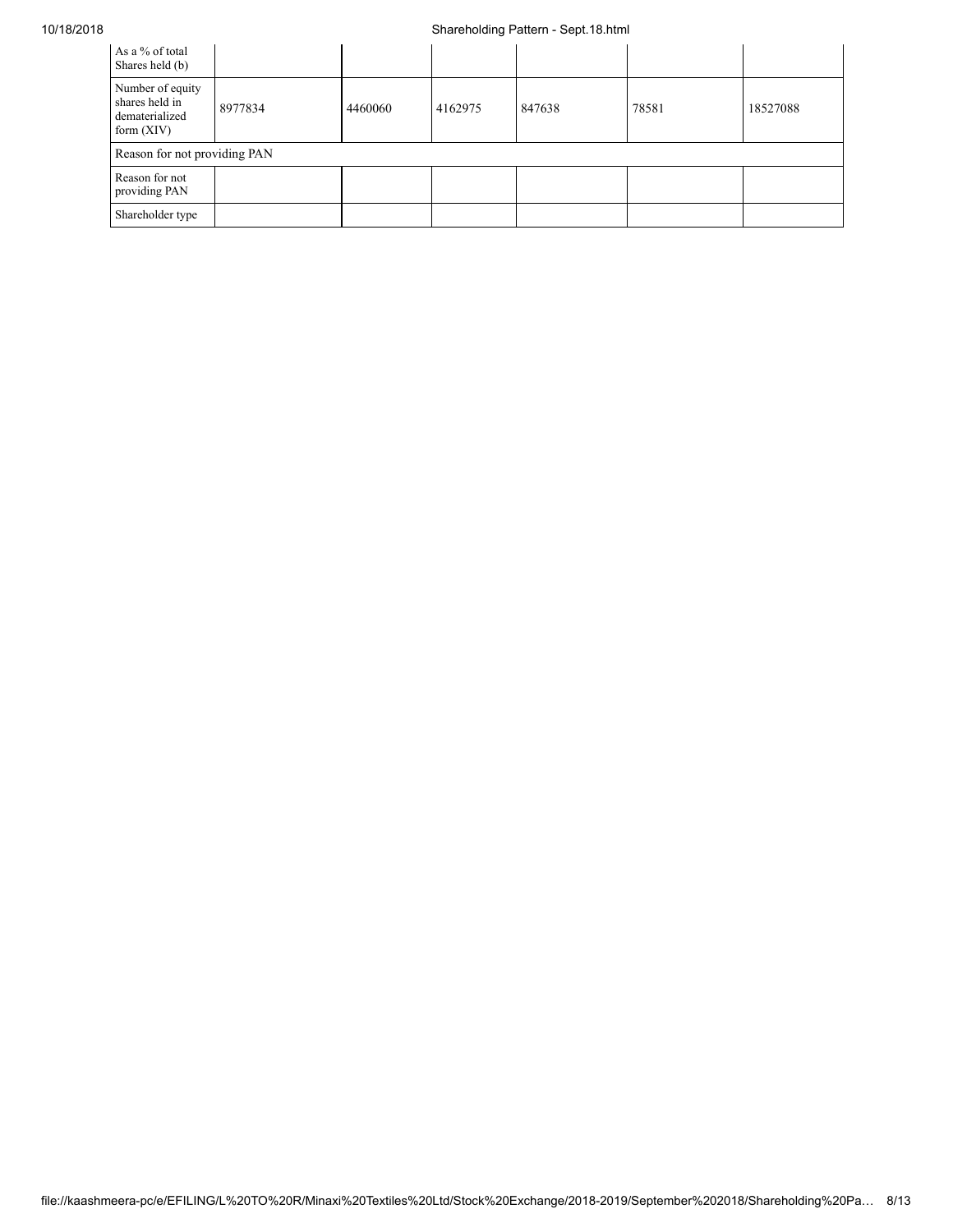|                                                                                                                                                                                      |                                                               |                | Individuals - ii. Individual shareholders holding nominal share capital in excess of Rs. 2 lakhs. |                       |
|--------------------------------------------------------------------------------------------------------------------------------------------------------------------------------------|---------------------------------------------------------------|----------------|---------------------------------------------------------------------------------------------------|-----------------------|
| Searial No.                                                                                                                                                                          | $\,1\,$                                                       | $\overline{c}$ | $\overline{3}$                                                                                    |                       |
| Name of the<br>Shareholders (I)                                                                                                                                                      | Mukesh Purshottamdas Patel                                    | Suman S Asrani | Sarojdevi Satyanarayan Kabra                                                                      | Click here to go back |
| PAN(II)                                                                                                                                                                              | ACJPP1373J                                                    | AAMPA4484G     | ABHPK6018L                                                                                        | Total                 |
| No. of fully paid<br>up equity shares<br>$held$ (IV)                                                                                                                                 | 6638683                                                       | 743250         | 523190                                                                                            | 7905123               |
| No. Of Partly paid-<br>up equity shares<br>held(V)                                                                                                                                   |                                                               |                |                                                                                                   |                       |
| No. Of shares<br>underlying<br>Depository<br>Receipts (VI)                                                                                                                           |                                                               |                |                                                                                                   |                       |
| Total nos. shares<br>held $(VII) = (IV) +$<br>$(V)$ + $(VI)$                                                                                                                         | 6638683                                                       | 743250         | 523190                                                                                            | 7905123               |
| Shareholding as a<br>% of total no. of<br>shares (calculated<br>as per SCRR,<br>1957) (VIII) As a<br>% of $(A+B+C2)$                                                                 | 13.43                                                         | 1.5            | 1.06                                                                                              | 16                    |
|                                                                                                                                                                                      | Number of Voting Rights held in each class of securities (IX) |                |                                                                                                   |                       |
| Class eg: X                                                                                                                                                                          | 6638683                                                       | 743250         | 523190                                                                                            | 7905123               |
| Class eg:y                                                                                                                                                                           |                                                               |                |                                                                                                   |                       |
| Total                                                                                                                                                                                | 6638683                                                       | 743250         | 523190                                                                                            | 7905123               |
| Total as a % of<br>Total Voting rights                                                                                                                                               | 13.43                                                         | 1.5            | 1.06                                                                                              | 16                    |
| No. Of Shares<br>Underlying<br>Outstanding<br>convertible<br>securities $(X)$                                                                                                        |                                                               |                |                                                                                                   |                       |
| No. of Shares<br>Underlying<br>Outstanding<br>Warrants (Xi)                                                                                                                          |                                                               |                |                                                                                                   |                       |
| No. Of Shares<br>Underlying<br>Outstanding<br>convertible<br>securities and No.<br>Of Warrants (Xi)<br>(a)                                                                           |                                                               |                |                                                                                                   |                       |
| Shareholding, as a<br>% assuming full<br>conversion of<br>convertible<br>securities (as a<br>percentage of<br>diluted share<br>capital) (XI)=<br>$(VII)+(X)$ As a %<br>of $(A+B+C2)$ | 13.43                                                         | 1.5            | 1.06                                                                                              | 16                    |
| Number of Locked in shares (XII)                                                                                                                                                     |                                                               |                |                                                                                                   |                       |
| No. (a)                                                                                                                                                                              |                                                               |                |                                                                                                   |                       |
| As a % of total<br>Shares held (b)                                                                                                                                                   |                                                               |                |                                                                                                   |                       |
| Number of equity<br>shares held in<br>dematerialized<br>form (XIV)                                                                                                                   | 6638683                                                       | 743250         | 523190                                                                                            | 7905123               |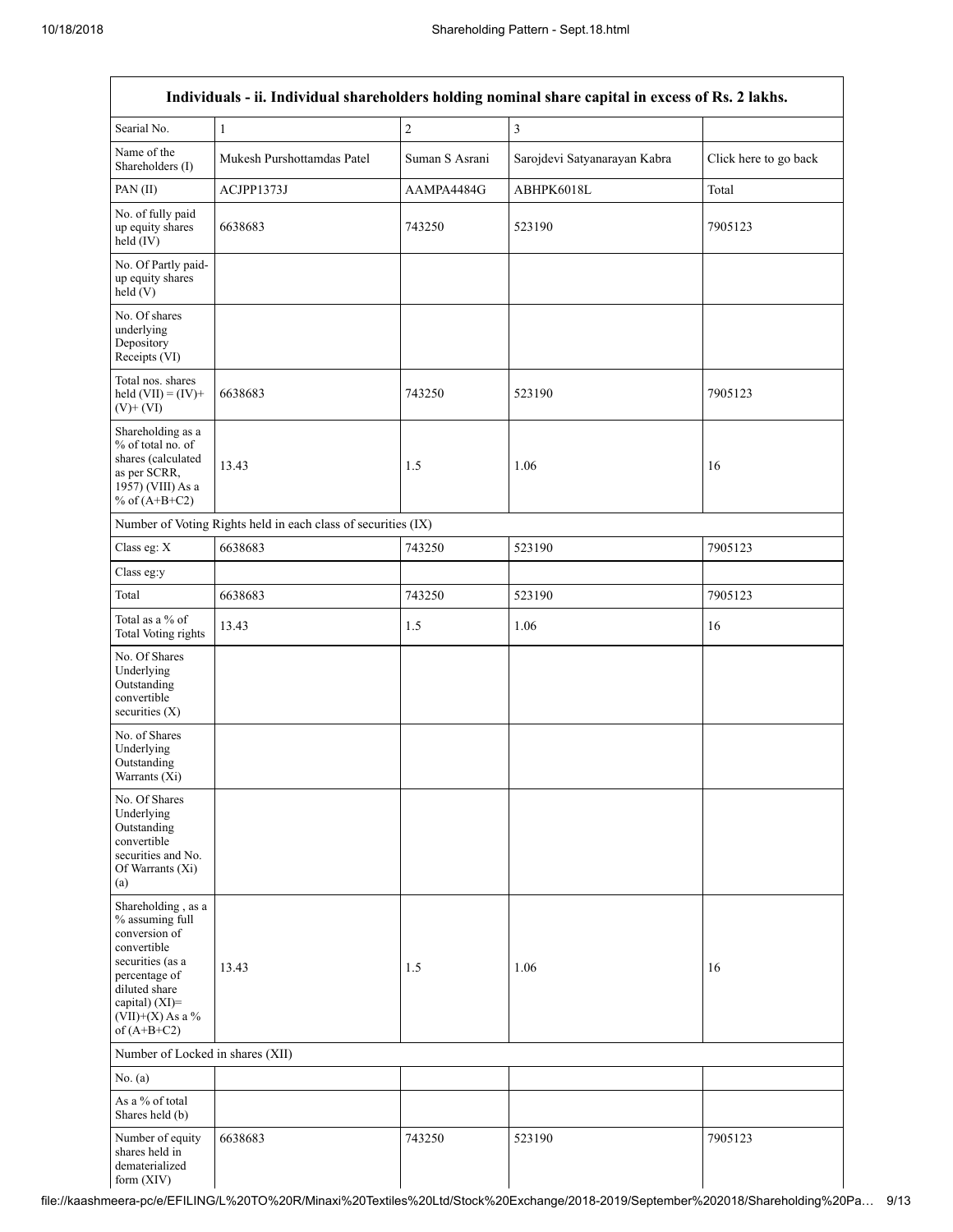| Reason for not providing PAN    |  |  |  |  |  |  |  |  |  |
|---------------------------------|--|--|--|--|--|--|--|--|--|
| Reason for not<br>providing PAN |  |  |  |  |  |  |  |  |  |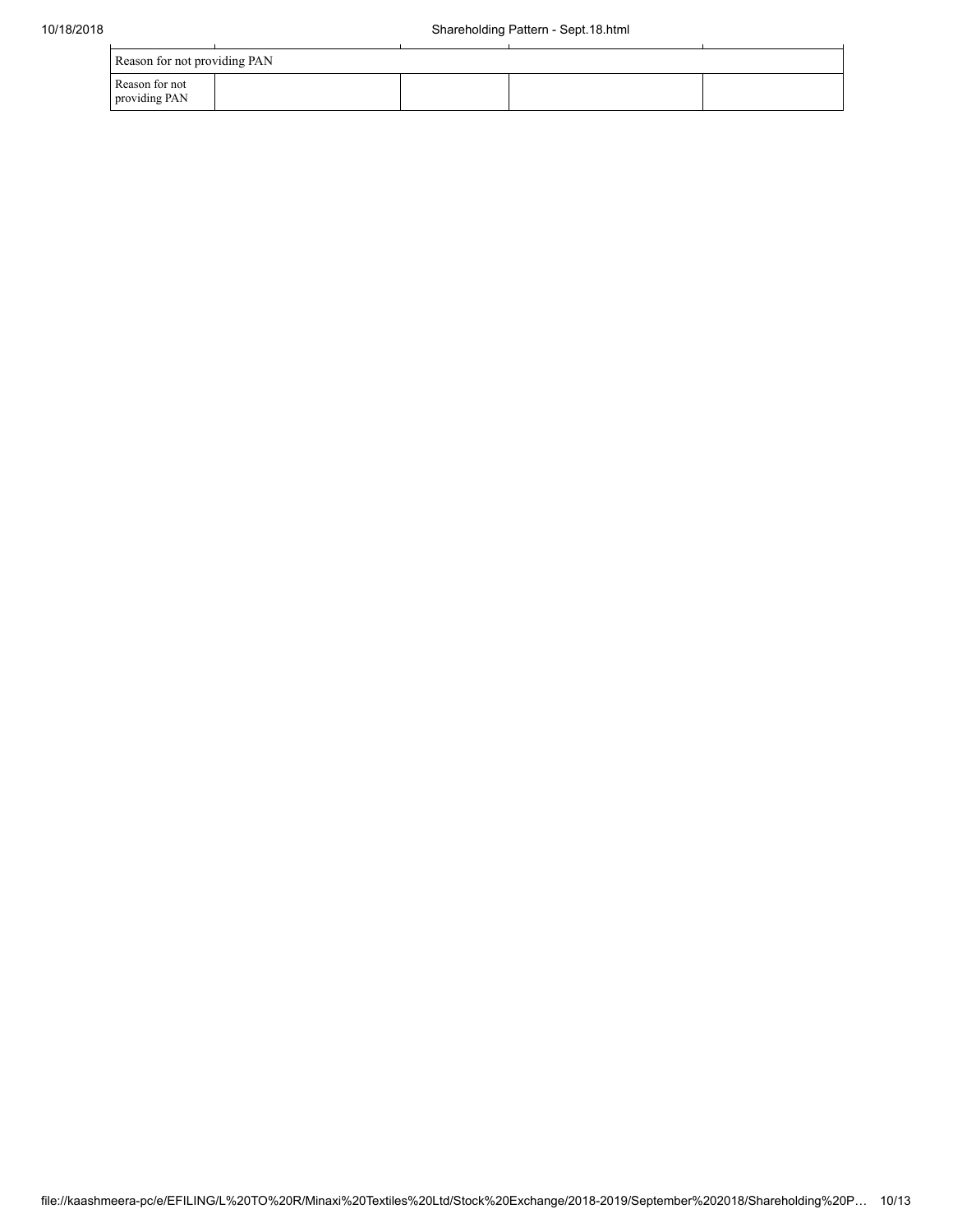| Any Other (specify)                                                                                                                                                                                                      |              |                                                               |                     |                            |                                           |                          |  |  |  |  |
|--------------------------------------------------------------------------------------------------------------------------------------------------------------------------------------------------------------------------|--------------|---------------------------------------------------------------|---------------------|----------------------------|-------------------------------------------|--------------------------|--|--|--|--|
| Searial No.                                                                                                                                                                                                              | $\mathbf{1}$ | $\overline{c}$                                                | 3                   | $\overline{4}$             | $\sqrt{5}$                                |                          |  |  |  |  |
| Category                                                                                                                                                                                                                 | <b>HUF</b>   | Non-Resident Indian<br>(NRI)                                  | Clearing<br>Members | <b>Bodies</b><br>Corporate | <b>Bodies Corporate</b>                   |                          |  |  |  |  |
| Category / More<br>than 1 percentage                                                                                                                                                                                     | Category     | Category                                                      | Category            | Category                   | More than 1 percentage of<br>shareholding |                          |  |  |  |  |
| Name of the<br>Shareholders (I)                                                                                                                                                                                          |              |                                                               |                     |                            | M P Patel Infrastructures Pvt<br>Ltd      | Click here to go<br>back |  |  |  |  |
| PAN(II)                                                                                                                                                                                                                  |              |                                                               |                     |                            | AAGCM2205G                                | Total                    |  |  |  |  |
| No. of the<br>Shareholders (I)                                                                                                                                                                                           | 83           | 20                                                            | 13                  | 31                         | $\mathbf{1}$                              | 147                      |  |  |  |  |
| No. of fully paid<br>up equity shares<br>$\text{held}(\text{IV})$                                                                                                                                                        | 721844       | 266838                                                        | 19423               | 1524944                    | 1127830                                   | 2533049                  |  |  |  |  |
| No. Of Partly paid-<br>up equity shares<br>held(V)                                                                                                                                                                       |              |                                                               |                     |                            |                                           |                          |  |  |  |  |
| No. Of shares<br>underlying<br>Depository<br>Receipts (VI)                                                                                                                                                               |              |                                                               |                     |                            |                                           |                          |  |  |  |  |
| Total nos. shares<br>held $(VII) = (IV) +$<br>$(V)$ + $(VI)$                                                                                                                                                             | 721844       | 266838                                                        | 19423               | 1524944                    | 1127830                                   | 2533049                  |  |  |  |  |
| Shareholding as a<br>% of total no. of<br>shares (calculated<br>as per SCRR,<br>1957) (VIII) As a<br>% of $(A+B+C2)$                                                                                                     | 1.46         | 0.54                                                          | 0.04                | 3.09                       | 2.28                                      | 5.13                     |  |  |  |  |
|                                                                                                                                                                                                                          |              | Number of Voting Rights held in each class of securities (IX) |                     |                            |                                           |                          |  |  |  |  |
| Class eg: X                                                                                                                                                                                                              | 721844       | 266838                                                        | 19423               | 1524944                    | 1127830                                   | 2533049                  |  |  |  |  |
| Class eg:y                                                                                                                                                                                                               |              |                                                               |                     |                            |                                           |                          |  |  |  |  |
| Total                                                                                                                                                                                                                    | 721844       | 266838                                                        | 19423               | 1524944                    | 1127830                                   | 2533049                  |  |  |  |  |
| Total as a % of<br>Total Voting rights                                                                                                                                                                                   | 1.46         | 0.54                                                          | 0.04                | 3.09                       | 2.28                                      | 5.13                     |  |  |  |  |
| No. Of Shares<br>Underlying<br>Outstanding<br>convertible<br>securities $(X)$                                                                                                                                            |              |                                                               |                     |                            |                                           |                          |  |  |  |  |
| No. of Shares<br>Underlying<br>Outstanding<br>Warrants (Xi)                                                                                                                                                              |              |                                                               |                     |                            |                                           |                          |  |  |  |  |
| No. Of Shares<br>Underlying<br>Outstanding<br>convertible<br>securities and No.<br>Of Warrants (Xi)<br>(a)                                                                                                               |              |                                                               |                     |                            |                                           |                          |  |  |  |  |
| Shareholding, as a<br>% assuming full<br>conversion of<br>convertible<br>securities (as a<br>percentage of<br>diluted share<br>capital) (XI)=<br>$(VII)+(X)$ As a %<br>of $(A+B+C2)$<br>Number of Locked in shares (XII) | 1.46         | 0.54                                                          | 0.04                | 3.09                       | 2.28                                      | 5.13                     |  |  |  |  |

file://kaashmeera-pc/e/EFILING/L%20TO%20R/Minaxi%20Textiles%20Ltd/Stock%20Exchange/2018-2019/September%202018/Shareholding%20P… 11/13